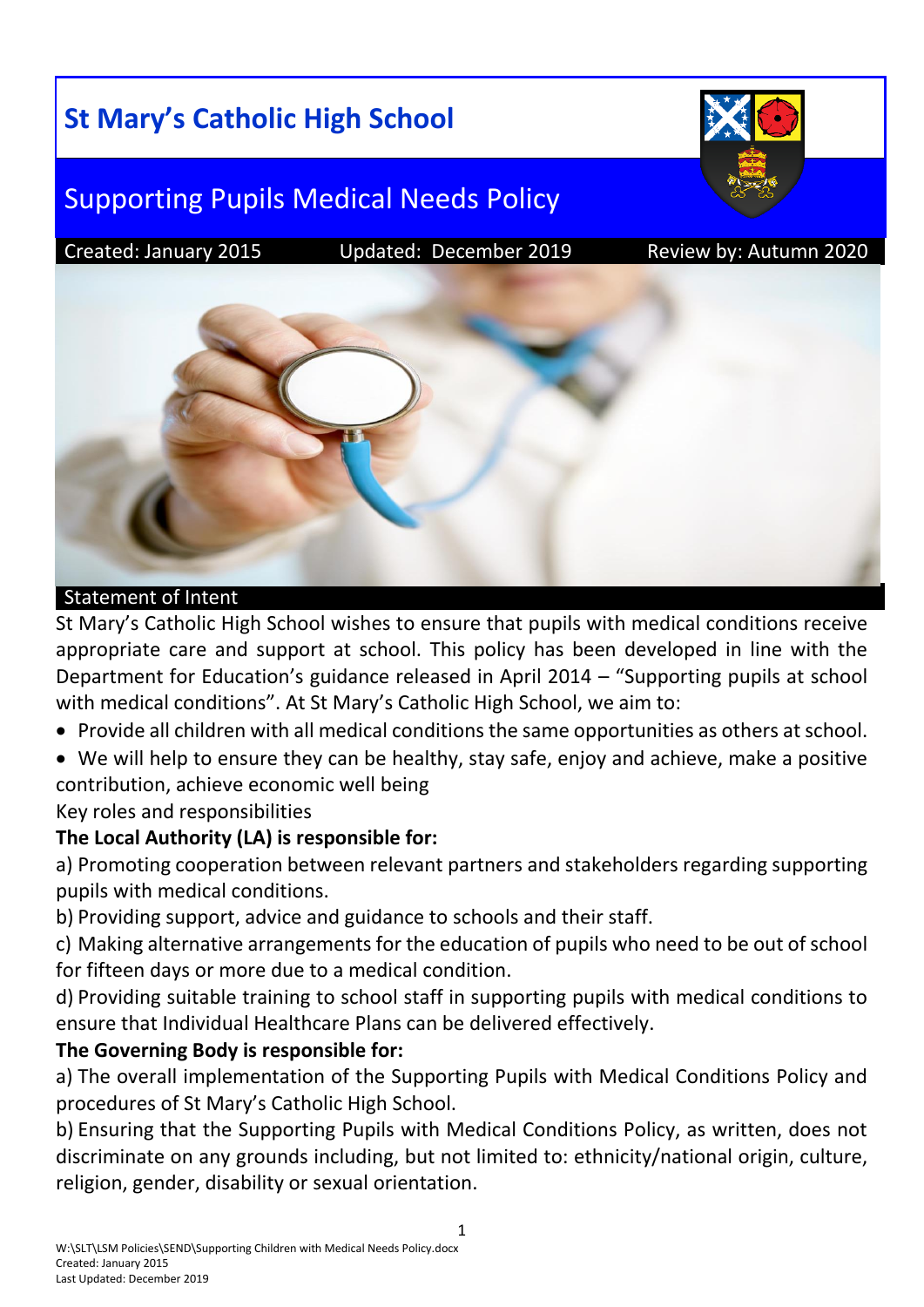c) Handling complaints regarding this policy as outlined in the school's Complaints Policy.

d) Ensuring that all pupils with medical conditions are able to participate fully in all aspects of school life.

e) Ensuring that relevant training provided by the LA is delivered to staff members who take on responsibility to support children with medical conditions.

f) Guaranteeing that information and teaching support materials regarding supporting pupils with medical conditions are available to members of staff with responsibilities under this policy.

g) Keeping written records of any and all medicines administered to [individual pupils](file://///lsmdomain.local/LSMShared/DEPARTMENTS/Policies/Health%20&%20Safety/Supporting%20children%20with%20medical%20conditions.docx%23_Appendix_3_-) and [across the school population.](file://///lsmdomain.local/LSMShared/DEPARTMENTS/Policies/Health%20&%20Safety/Supporting%20children%20with%20medical%20conditions.docx%23_Appendix_4_-)

h) Ensuring the level of insurance in place reflects the level of risk.

## **The Headteacher is responsible for:**

a) The day-to-day implementation and management of the Supporting Pupils with Medical Conditions Policy and procedures of St Mary's Catholic High School

b) Ensuring the policy is developed effectively with partner agencies.

c) Making staff aware of this policy.

d) Liaising with healthcare professionals regarding the training required for staff.

e) Making staff who need to know aware of a child's medical condition.

f) Developing Individual Healthcare Plans (IHCPs).

g) Ensuring a sufficient number of trained members of staff are available to implement the policy and deliver IHCPs in normal, contingency and emergency situations.

h) If necessary, facilitating the recruitment of a member of staff for the purpose of delivering the promises made in this policy.

i) Ensuring the correct level of insurance is in place for teachers who support pupils in line with this policy.

j) Contacting the school nursing service in the case of any child who has a medical condition. **Staff members are responsible for:**

a) Taking appropriate steps to support children with medical conditions.

b) Where necessary, making reasonable adjustments to include pupils with medical conditions into lessons.

c) Administering medication, if they have agreed to undertake that responsibility.

d) Undertaking training to achieve the necessary competency for supporting pupils with medical conditions, if they have agreed to undertake that responsibility.

e) Familiarising themselves with procedures detailing how to respond when they become aware that a pupil with a medical condition needs help.

## **School nurses are responsible for:**

a) Notifying the school when a child has been identified with requiring support in school due to a medical condition.

b) Liaising locally with lead clinicians on appropriate support.

## **Parents and carers are responsible for:**

a) Keeping the school informed about any changes to their child/children's health.

b) Completing a [parental agreement for school to administer medicine](file://///lsmdomain.local/LSMShared/DEPARTMENTS/Policies/Health%20&%20Safety/Supporting%20children%20with%20medical%20conditions.docx%23_Appendix_2_-) form before bringing medication into school.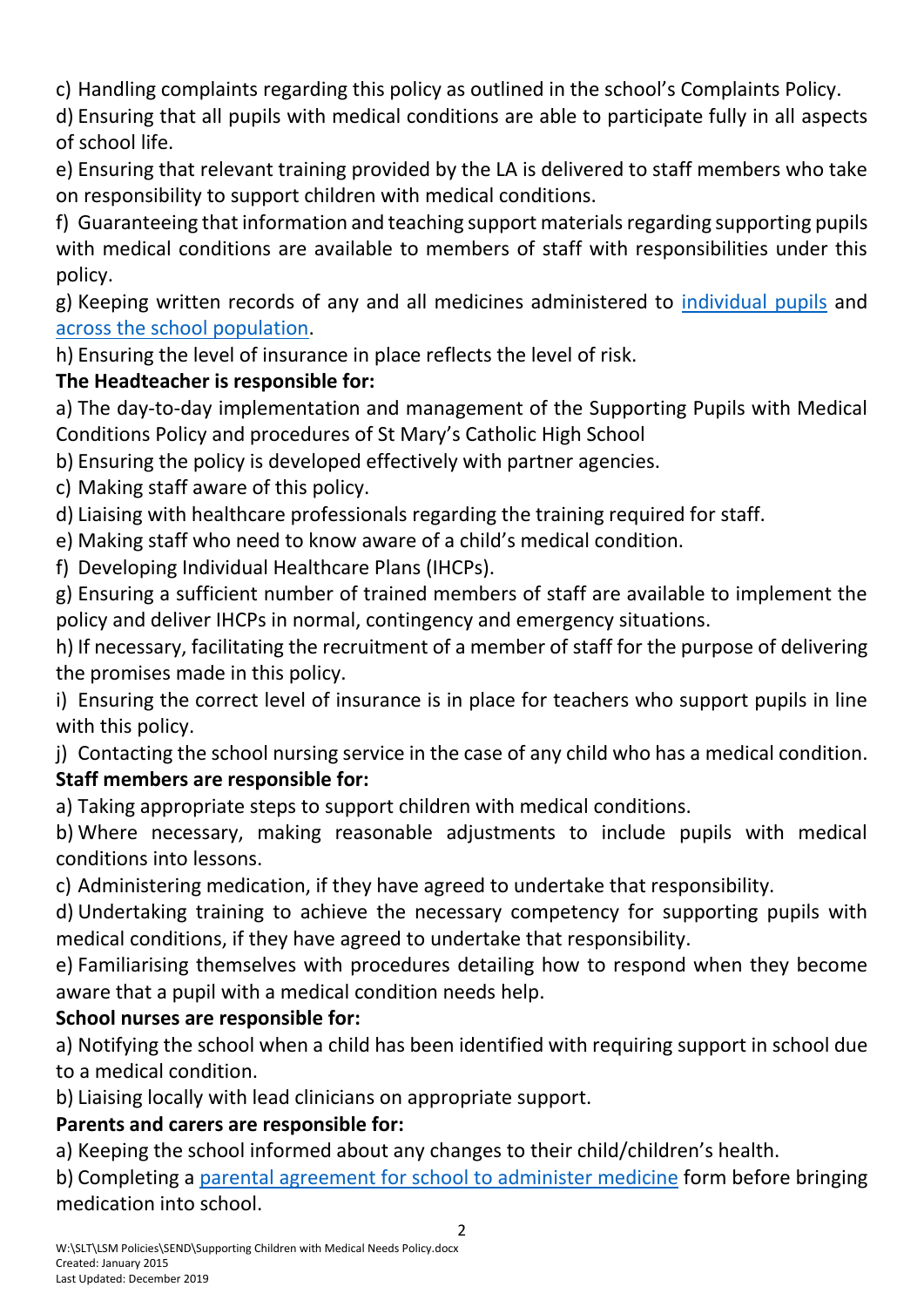c) Providing the school with the medication their child requires and keeping it up to date.

d) Collecting any leftover medicine at the end of the course or year.

e) Discussing medications with their child/children prior to requesting that a staff member administers the medication.

f) Where necessary, developing an [Individual Healthcare Plan](file://///lsmdomain.local/LSMShared/DEPARTMENTS/Policies/Health%20&%20Safety/Supporting%20children%20with%20medical%20conditions.docx%23_Appendix_1_–) (IHCP) for their child in collaboration with the Headteacher, other staff members and healthcare professionals.

g) "Medication" is defined as any prescribed or over the counter medicine.

## **Definitions**

"Prescription medication" is defined as any drug or device prescribed by a doctor.

A "staff member" is defined as any member of staff employed at St Mary's Catholic High School, including teachers.

## **Training of Staff**

Teachers and support staff will receive training on the Supporting Pupils with Medical Conditions Policy as part of their new starter induction.

Teachers and support staff will receive regular and ongoing training as part of their development.

Teachers who undertake responsibilities under this policy will receive the following training externally:

**Guidance from the Diabetic Nurse Guidance from the School Nurse Specific medical training 1:1** The clinical lead for organising training is SENDCo. No staff member may administer prescription medicines or undertake any healthcare procedures without undergoing training specific to the responsibility, including administering. No staff member may administer drugs by injection unless they have received training in this responsibility. The Business Manager will keep a record of training undertaken and a list of teachers qualified to undertake responsibilities under this policy.

## **The role of the child**

Children who are competent will be encouraged to take responsibility for managing their own medicines and procedures. Where possible, pupils will be allowed to carry their own medicines and devices. Where this is not possible, their medicines will be located in an easily accessible location. If pupils refuse to take medication or to carry out a necessary procedure, parents will be informed so that alternative options can be explored. Where appropriate, pupils will be encouraged to take their own medication under the supervision of a teacher. **Individual Healthcare Plans (IHCPs):** Where necessary, an Individual Healthcare Plan (IHCP)

will be developed in collaboration with the pupil, parents/carers, Headteacher, Special Educational Needs Coordinator (SENCO) and medical professionals. IHCPs will be easily accessible whilst preserving confidentiality. IHCPs will be reviewed at least annually or when a child's medical circumstances change, whichever is sooner. Where a pupil has an Education, Health and Care plan or special needs statement, the IHCP will be linked to it or become part of it. Where a child is returning from a period of hospital education or alternative provision or home tuition, we will work with the LA and education provider to ensure that the IHCP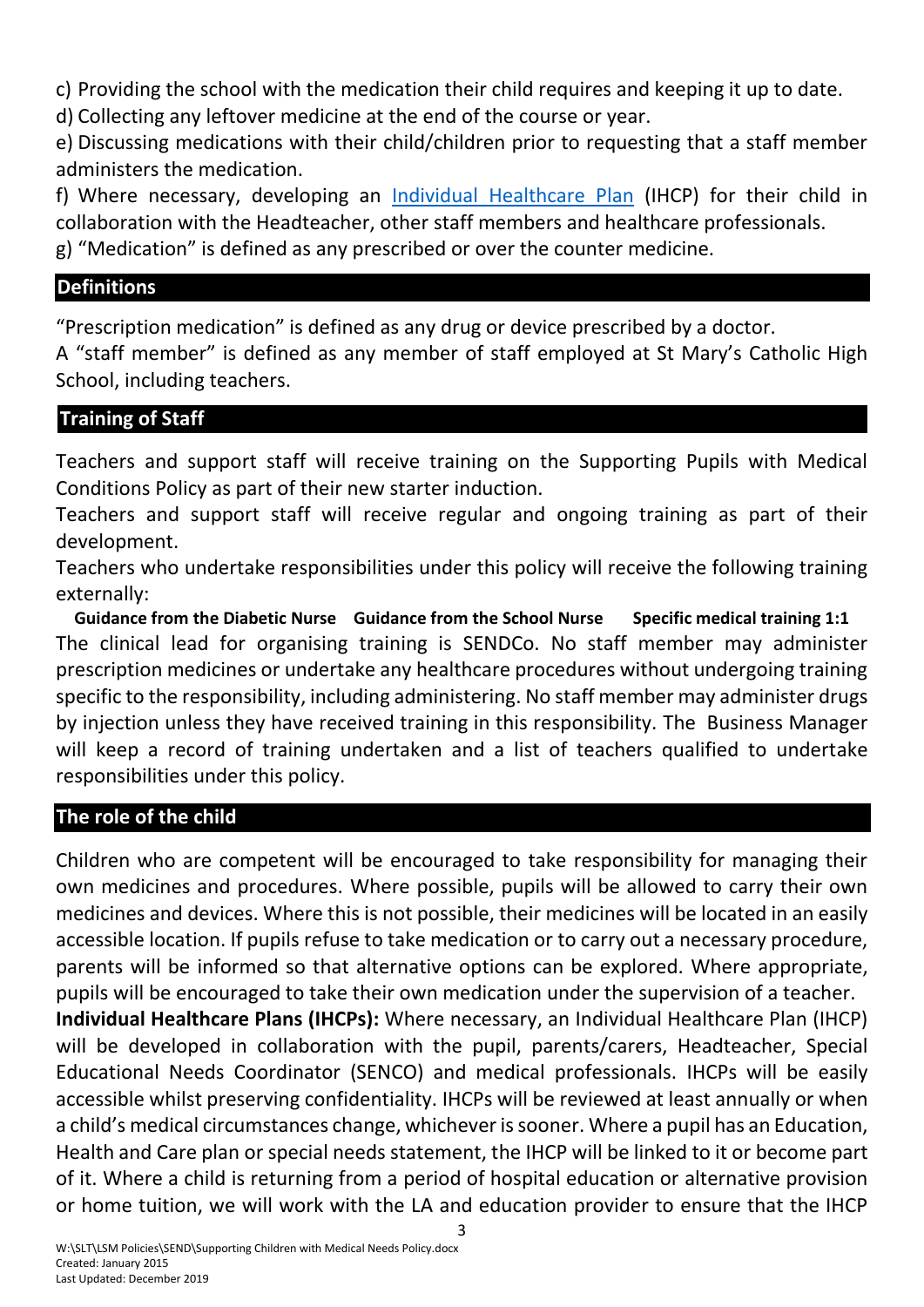identifies the support the child needs to reintegrate. Where possible, it is preferable for medicines to be prescribed in frequencies that allow the pupil to take them outside of school hours. If this is not possible, prior to staff members administering any medication, the parents/carers of the child must complete and sign a [parental agreement for the school to](file://///lsmdomain.local/LSMShared/DEPARTMENTS/Policies/Health%20&%20Safety/Supporting%20children%20with%20medical%20conditions.docx%23_Appendix_2_-)  [administer medicine.](file://///lsmdomain.local/LSMShared/DEPARTMENTS/Policies/Health%20&%20Safety/Supporting%20children%20with%20medical%20conditions.docx%23_Appendix_2_-) No child will be given any prescription medicines without written parental consent except in exceptional circumstances. Where a pupil is prescribed medication without their parents'/carers' knowledge, every effort will be made to encourage the pupil to involve their parents while respecting their right to confidentiality. No child under 16 years of age will be given medication containing aspirin without a doctor's prescription. Medicines MUST be in date, labelled, and provided in the original container (except in the case of insulin which may come in a pen or pump) with dosage instructions. Medicines which do not meet these criteria will not be administered. A maximum of four weeks supply of the medication may be provided to the school at one time. Controlled drugs may only be taken on school premises by the individual to whom they have been prescribed. Passing such drugs to others is an offence which will be dealt with under our Drug and Alcohol Policy. Medications will be stored in the school office. Any medications left over at the end of the course will be returned to the child's parents. Written records will be kept of any medication administered to children. Pupils will never be prevented from accessing their medication. St Mary's Catholic High School cannot be held responsible for side effects that occur when

medication is taken correctly. Medical emergencies will be dealt with under the school's emergency procedures. Where an Individual Healthcare Plan (IHCP) is in place, it should detail:

- What constitutes an emergency.
- What to do in an emergency.

Pupils will be informed in general terms of what to do in an emergency such as telling a teacher. If a pupil needs to be taken to hospital, a member of staff will remain with the child until their parents arrive.

## **Avoiding unacceptable practice**

St Mary's Catholic High School understands that the following behaviour is unacceptable:

- Assuming that pupils with the same condition require the same treatment.
- $\bullet$  Ignoring the views of the pupil and/or their parents.
- Ignoring medical evidence or opinion.
- Sending pupils home frequently or preventing them from taking part in activities at school
- Sending the pupil to the medical room or school office alone if they become ill.

## **Emergencies**

- Penalising pupils with medical conditions for their attendance record where the absences relate to their condition.
- Making parents feel obliged or forcing parents to attend school to administer medication or provide medical support, including toilet issues.
- Creating barriers to children participating in school life, including school trips.